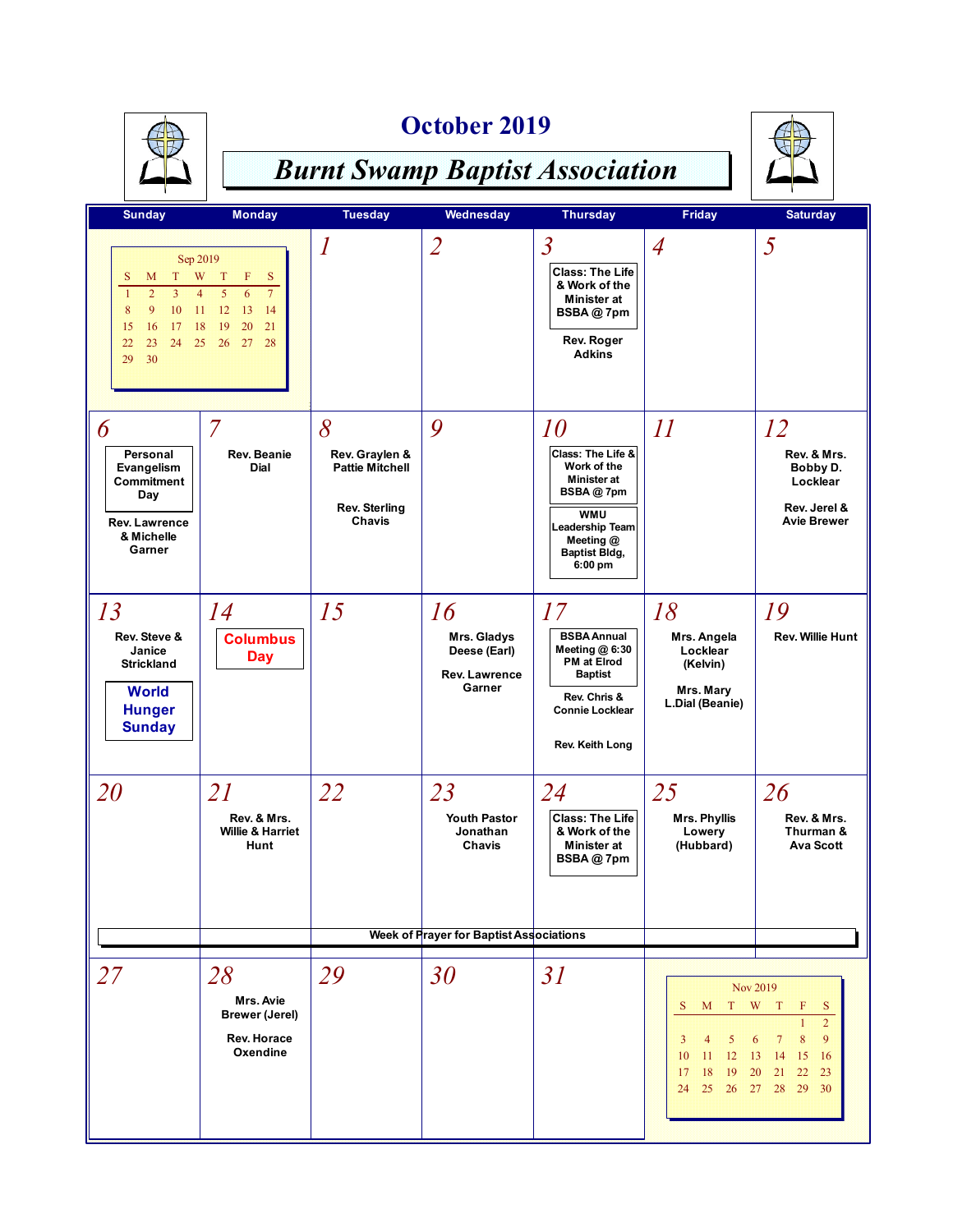

## **November 2019**



| <b>Sunday</b>                                                                                                                                                                           | <b>Monday</b>                                                                                                                   | <b>Tuesday</b>                                                                                                                           | Wednesday                                                                                                                            | <b>Thursday</b>                                                                     | <b>Friday</b>                          | <b>Saturday</b>                                                                           |
|-----------------------------------------------------------------------------------------------------------------------------------------------------------------------------------------|---------------------------------------------------------------------------------------------------------------------------------|------------------------------------------------------------------------------------------------------------------------------------------|--------------------------------------------------------------------------------------------------------------------------------------|-------------------------------------------------------------------------------------|----------------------------------------|-------------------------------------------------------------------------------------------|
|                                                                                                                                                                                         | Oct 2019<br>S M T W T F S<br>1 2 3 4 5<br>6 7 8 9 10 11 12<br>13 14 15 16 17 18 19<br>20 21 22 23 24 25 26<br>27 28 29 30 31    | S<br>$\overline{2}$<br>8<br>29 30 31                                                                                                     | Dec 2019<br>M T W T F S<br>$3 \quad 4 \quad 5$<br>6 <sup>1</sup><br>9 10 11 12 13 14<br>15 16 17 18 19 20 21<br>22 23 24 25 26 27 28 |                                                                                     | $\boldsymbol{l}$<br>Rev. Don<br>Carter | $\overline{2}$<br>International<br><b>Mission Study</b><br>@Tabernacle<br>$(10am - Noon)$ |
| $\overline{3}$<br>Anna Mae<br><b>Locklear Native</b><br>American<br><b>Missions</b><br>Offering<br><b>Daylight</b><br><b>Savings Time</b><br><b>Ends, We Fall</b><br><b>Back 1 Hour</b> | $\overline{A}$<br><b>Baptist</b><br>Women's<br>World Day of<br>Prayer<br>Rev. Bobby D.<br>Locklear                              | 5<br><b>Election Day</b><br>Mrs. Cynthia<br>Hammonds<br>(Adrian)<br>Mrs. Elizabeth<br>Griffin (William)<br>Rev. Hilton & Iola<br>Woodell | 6                                                                                                                                    | 7                                                                                   | 8                                      | 9                                                                                         |
| 10                                                                                                                                                                                      | II<br><b>Veterans Day</b><br>Baptist State Convention of NC & Pastor's Conference                                               | 12                                                                                                                                       | 13<br>Rev. Kenny<br><b>Bullard</b>                                                                                                   | 14<br>Rev. Mike<br><b>Cummings</b><br><b>Rev. Ronnie</b><br>Locklear                | 15                                     | 16                                                                                        |
| 17<br><b>Baptist</b><br><b>Children's Home</b><br>Offering (Odum<br><b>Home Pledge</b><br>\$75,000)                                                                                     | 18<br><b>Rev. Don Bullard</b>                                                                                                   | 19                                                                                                                                       | 20<br><b>Rev. Tony Hunt</b>                                                                                                          | <i>21</i><br>Mrs. Frances<br><b>Hunt-Lowery</b><br>(Greg)<br>Rev. Hubbard<br>Lowery | 22                                     | 23<br>Mrs. Ellen Hunt<br>(James A.)<br>Rev. Ray<br><b>Bryant</b>                          |
|                                                                                                                                                                                         |                                                                                                                                 |                                                                                                                                          |                                                                                                                                      | <b>WMU Shoebox Collection Week</b>                                                  |                                        |                                                                                           |
| 24                                                                                                                                                                                      | 25<br>Rev. Hubbard<br>& Phyllis<br>Lowery<br>Send Bags to<br><b>Crazy Horse</b><br>School<br><b>WMU Shoebox Collection Week</b> | 26                                                                                                                                       | 27                                                                                                                                   | 28<br>Thanksgiving<br><b>Day</b>                                                    | 29                                     | 30<br>Rev. Lockee R.<br>Carter                                                            |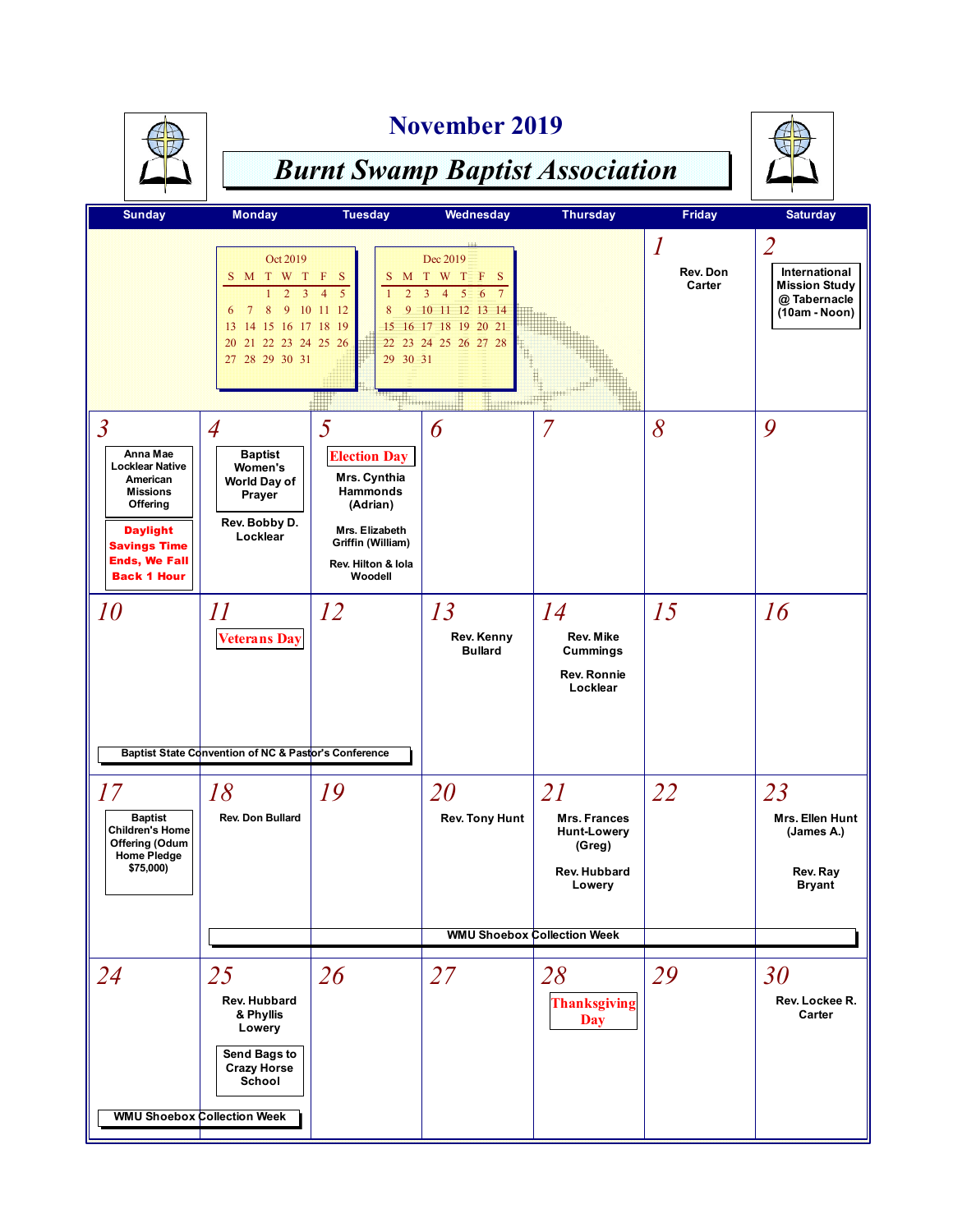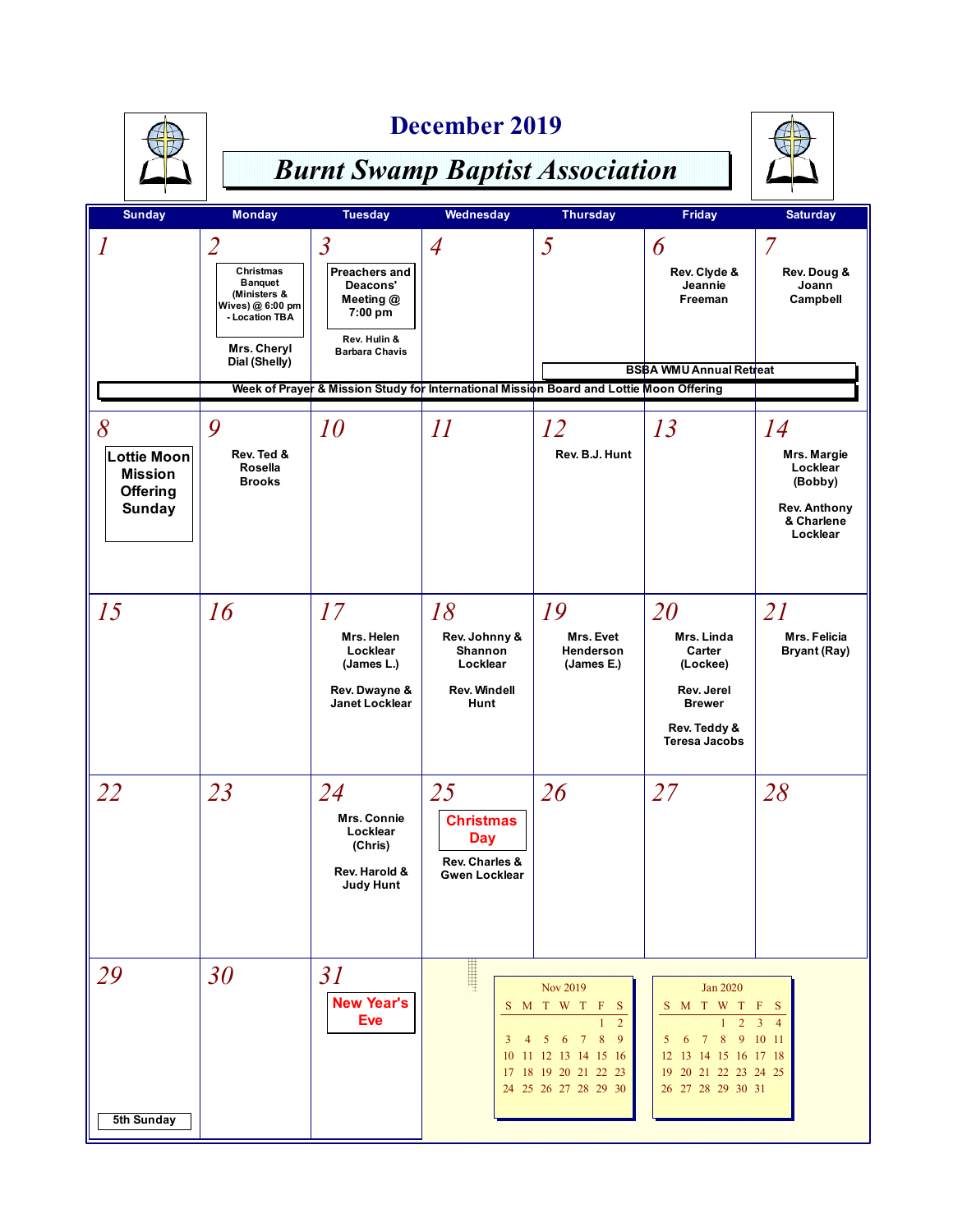

## **January 2020**



| <b>Sunday</b>                                                                                                                                                                                           | <b>Monday</b>                                                                    | <b>Tuesday</b>                                                                                                                                    | Wednesday                                                       | Thursday                                                                                                                                                  | <b>Friday</b>                                                                                      | <b>Saturday</b>                                                                                                        |
|---------------------------------------------------------------------------------------------------------------------------------------------------------------------------------------------------------|----------------------------------------------------------------------------------|---------------------------------------------------------------------------------------------------------------------------------------------------|-----------------------------------------------------------------|-----------------------------------------------------------------------------------------------------------------------------------------------------------|----------------------------------------------------------------------------------------------------|------------------------------------------------------------------------------------------------------------------------|
| Dec 2019<br>M T W T F<br>S<br>$\overline{2}$<br>$\overline{3}$<br>$\overline{4}$<br>$\mathfrak{s}$<br>$\mathbf{I}$<br>9 10 11 12 13 14<br>8<br>15 16 17 18 19 20 21<br>22 23 24 25 26 27 28<br>29 30 31 | <sub>S</sub><br>S<br>$6\overline{6}$<br>$\overline{2}$<br>3                      | Feb 2020<br>M T W T F S<br>8<br>5 <sup>5</sup><br>$\overline{7}$<br>4<br>6<br>9 10 11 12 13 14 15<br>16 17 18 19 20 21 22<br>23 24 25 26 27 28 29 | 1<br><b>New Year's</b><br><b>Day</b><br>Rev. Dwayne<br>Locklear | $\overline{2}$<br>January Bible Study and Bible Drill Kick-Off                                                                                            | $\overline{3}$                                                                                     | $\overline{A}$<br>Mrs. Rose<br>Locklear<br>(Ronnie)                                                                    |
|                                                                                                                                                                                                         |                                                                                  |                                                                                                                                                   |                                                                 |                                                                                                                                                           |                                                                                                    |                                                                                                                        |
| 5<br>January Bible<br><b>Study Sunday</b><br>Rev. Chris &<br>Carmellia<br>Webb                                                                                                                          | 6                                                                                | 7                                                                                                                                                 | 8                                                               | 9<br><b>Class: Baptist</b><br><b>Faith and</b><br>Message at<br>BSBA@7pm<br><b>WMU</b><br>Leadership<br><b>Team Meeting</b><br>@ Baptist<br>Bldg, 6:00 pm | 10<br>Rev. James A.<br>Hunt                                                                        | $\mathcal{U}% =\mathcal{U}(\mathcal{U})=\mathcal{U}(\mathcal{U})=\mathcal{U}(\mathcal{U})$                             |
| 12<br>Mrs. Quae<br><b>Cummings</b><br>(Mike)                                                                                                                                                            | 13                                                                               | 14                                                                                                                                                | 15                                                              | 16<br><b>Class: Baptist</b><br><b>Faith and</b><br>Message at<br>BSBA@7pm<br>Rev. Ricky<br><b>Burnett</b>                                                 | 17<br>Mrs. Janice<br><b>Strickland</b><br>(Steve)                                                  | 18<br><b>Rev. Horace</b><br>Oxendine<br><b>Rev. Roosevelt</b><br><b>Scott</b><br><b>Ministers &amp; Wives' Retreat</b> |
| 19<br>Mrs. Fran<br><b>Bullard</b><br>(Jennings)<br>Sanctity of<br>Human Life<br><b>Sunday</b><br><b>Ministers &amp;</b>                                                                                 | <i>20</i><br><b>Martin</b><br><b>Luther King</b><br>Jr.<br>Rev. Curt<br>Locklear | 21                                                                                                                                                | 22<br>Rev.<br>Lindbergh<br>Chavis                               | 23<br><b>Class: Baptist</b><br><b>Faith and</b><br>Message at<br>BSBA@7pm                                                                                 | 24<br>Rev. B.J. &<br><b>Sherry Hunt</b><br>Rev. Greg Lowery<br>Pastors' Conference in Jacksonville | 25<br>Rev. Jennings<br>& Fran Bullard                                                                                  |
| 26<br><b>Baptist Men's</b><br>Day (Prayer,<br>Breakfast, &<br><b>Worship)</b><br>Mrs. Sherry Hunt<br>(B.J.)<br>Pastors'                                                                                 | 27<br>January Winter Bible Study                                                 | 28                                                                                                                                                | 29                                                              | 30<br><b>Class: Baptist</b><br><b>Faith and</b><br>Message at<br>BSBA@7pm                                                                                 | 31                                                                                                 |                                                                                                                        |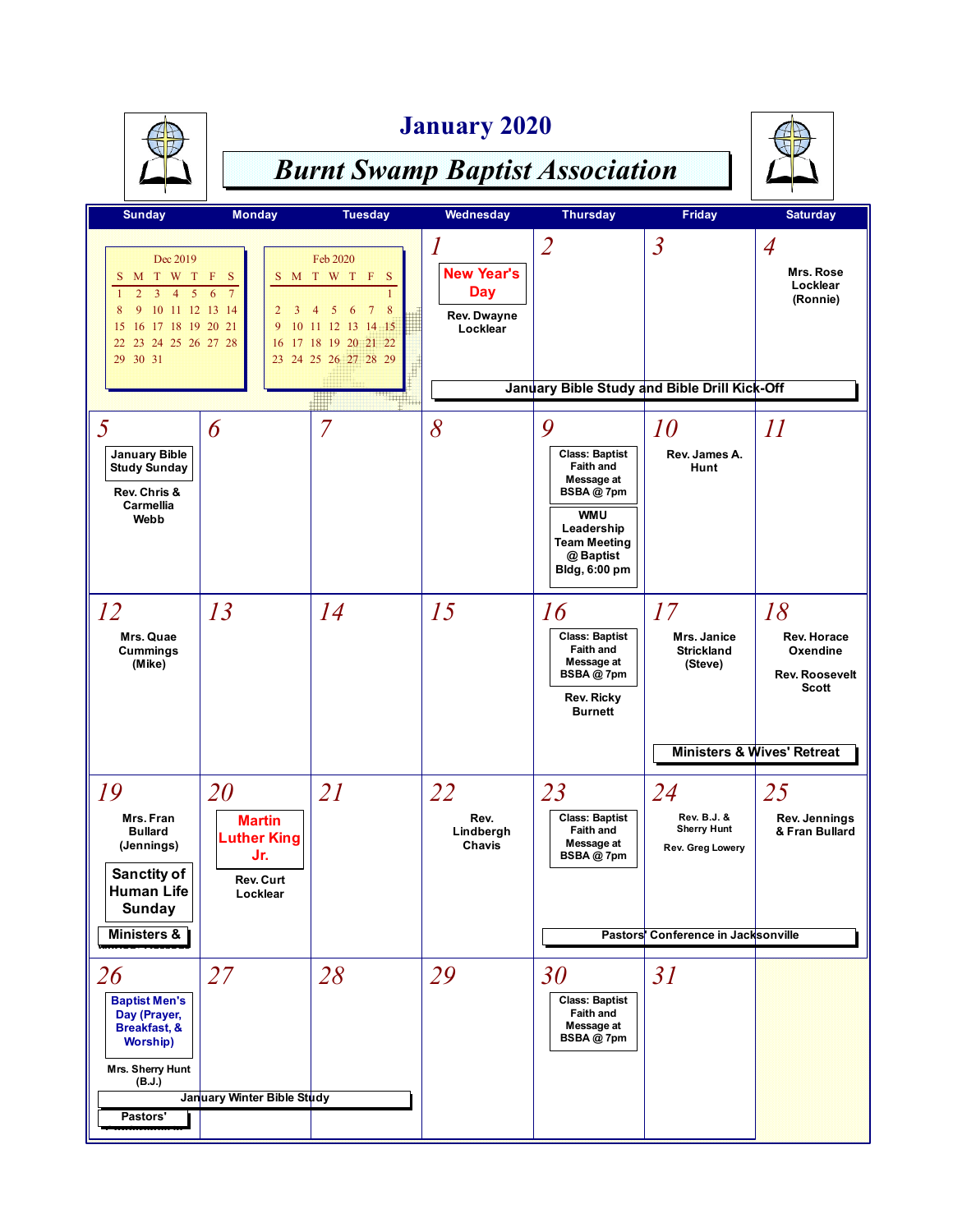

#### **February 2020**



| <b>Sunday</b>                                                                                                                           | <b>Monday</b>                                                                         | <b>Tuesday</b>                                                                                                                                                      | Wednesday                                                                                                                                                            | <b>Thursday</b>                                                                                           | <b>Friday</b>                                                                                                                                                     | <b>Saturday</b>                                                                                                                                                                                                                          |
|-----------------------------------------------------------------------------------------------------------------------------------------|---------------------------------------------------------------------------------------|---------------------------------------------------------------------------------------------------------------------------------------------------------------------|----------------------------------------------------------------------------------------------------------------------------------------------------------------------|-----------------------------------------------------------------------------------------------------------|-------------------------------------------------------------------------------------------------------------------------------------------------------------------|------------------------------------------------------------------------------------------------------------------------------------------------------------------------------------------------------------------------------------------|
|                                                                                                                                         | 5<br>6<br>12 <sup>2</sup><br>19                                                       | <b>Jan 2020</b><br>S M T W T F<br>$\overline{3}$<br>$\overline{2}$<br>8<br>9 10 11<br>$\overline{7}$<br>13 14 15 16 17 18<br>20 21 22 23 24 25<br>26 27 28 29 30 31 | Mar 2020<br>M T W T F S<br>S.<br>$\overline{2}$<br>$\overline{3}$<br>$4\quad 5$<br>9 10 11 12 13 14<br>8<br>15 16 17 18 19 20 21<br>22 23 24 25 26 27 28<br>29 30 31 | $6\quad 7$                                                                                                |                                                                                                                                                                   | Rev. Tony E.<br><b>Brewington</b>                                                                                                                                                                                                        |
| $\overline{2}$<br><b>Baptist World</b><br><b>Alliance</b><br><b>Sunday</b><br><b>Groundhog</b><br>Day<br>Mrs. Gloria<br>Locklear (Curt) | $\overline{3}$<br><b>BSBA Mid-Year</b><br>Planning<br>Meeting @<br>6pm!               | $\overline{A}$                                                                                                                                                      | 5                                                                                                                                                                    | 6<br><b>Executive</b><br><b>Board</b><br><b>Meeting</b><br>7:00 pm                                        | 7<br><b>Many Sisters</b><br>Conf. with Brenda<br><b>Blankenship at</b><br>Bear Swamp @<br>6:30 pm (Light<br>Supper at 5:30<br>pm)<br>Mrs. Mable<br>Revels (Romey) | 8<br><b>Many Sisters</b><br>Conf. with Brenda<br><b>Blankenship at</b><br>Bear Swamp @<br>9:30 am<br>(Breakfast at 8:30<br>am)                                                                                                           |
| 9<br><b>Race</b><br><b>Relations</b><br><b>Sunday</b><br><b>Rev. Chalmers</b><br>Kerns<br>Rev. Ernest &<br><b>Darlene Goins</b>         | 10<br>Mrs. Edna<br>Chavis (Gary)                                                      | II                                                                                                                                                                  | 12<br>Lincoln's<br><b>Birthday</b><br>Mrs. Janet<br>Locklear<br>(Dwayne)                                                                                             | 13<br><b>Class: Baptist</b><br><b>Faith and</b><br>Message at<br>BSBA@7pm<br>Focus on WMU Week            | 14<br><b>Valentine's</b><br><b>Day</b>                                                                                                                            | 15                                                                                                                                                                                                                                       |
| 16                                                                                                                                      | 17<br><b>President's</b><br>Day<br>Rev. James A.<br>& Ellen Hunt<br>Focus on WMU Week | 18<br>Mrs. Paula<br><b>Burnette</b>                                                                                                                                 | 19<br>Mrs. Dovie<br>Oxendine<br>(Horace)<br>Rev. Johnny<br>Locklear<br>Rev. Manny<br>Mintac                                                                          | 20<br><b>Class: Baptist</b><br><b>Faith and</b><br>Message at<br>BSBA@7pm<br>Mrs. Loretha<br>Carter (Don) | 21                                                                                                                                                                | 22<br><b>Washington's</b><br><b>Birthday</b>                                                                                                                                                                                             |
| 23<br><b>Rev. Steve</b><br><b>Strickland</b><br><b>Volunteers</b><br>and<br><b>Missions</b><br>Day                                      | 24                                                                                    | 25<br><b>Women's Bible</b><br>Study by Jennifer<br>Rothschild on<br>Psalm 23 at<br>BSBA@ 6:30 pm                                                                    | 26<br>Evangelism<br>Conference                                                                                                                                       | 27<br><b>Class: Baptist</b><br><b>Faith and</b><br>Message at<br>BSBA@7pm                                 | 28<br><b>Rev. Charles</b><br>Lockear                                                                                                                              | 29<br><b>WMU Focus</b><br>Banquet & NA<br><b>Missions Study,</b><br>5:00 pm at Berea<br><b>Baptist - Guest</b><br>Speaker:<br>Deborah Locklear,<br>who will be<br>speaking on the<br>Philippine<br><b>Missions Trip.</b><br>Cost is \$11 |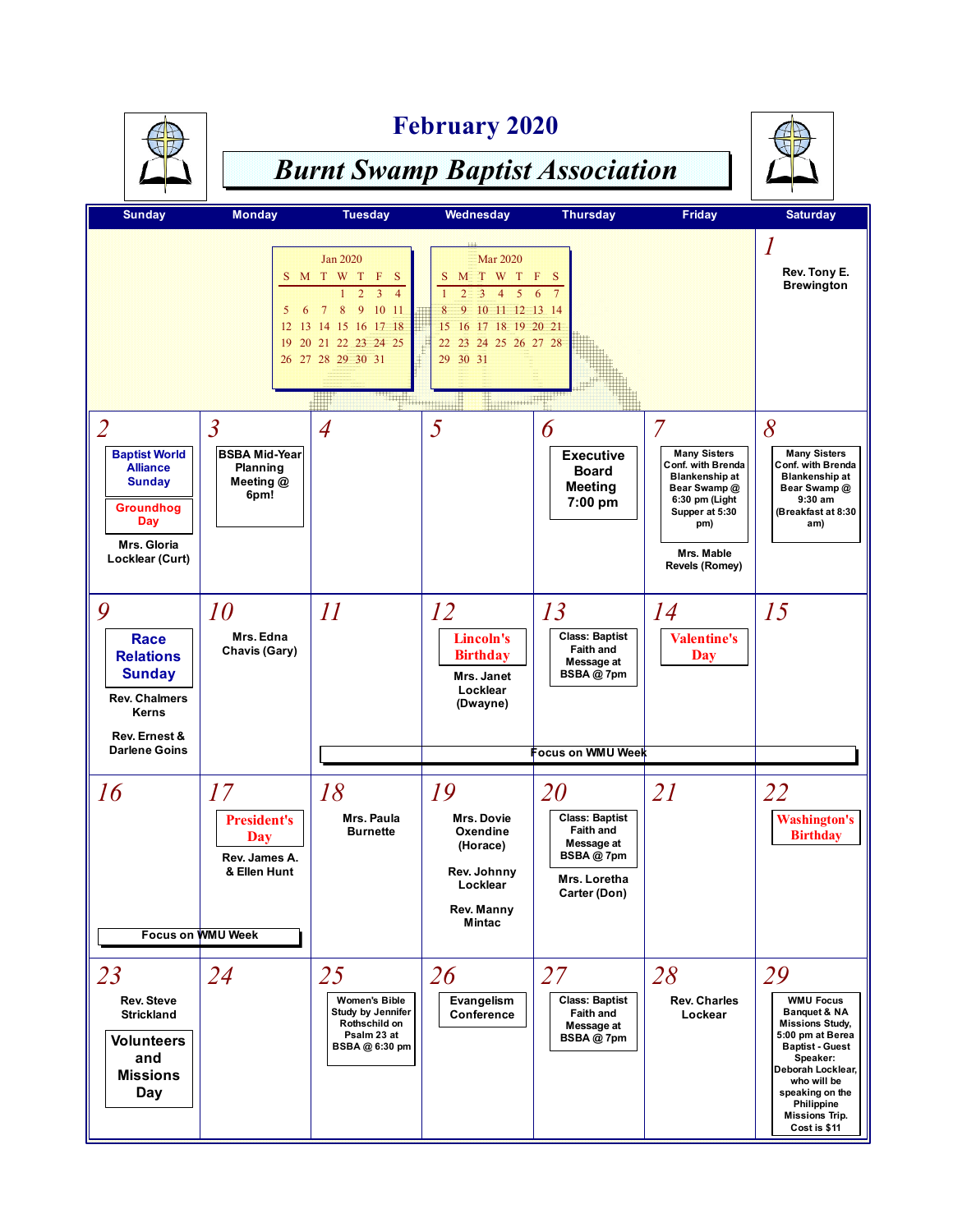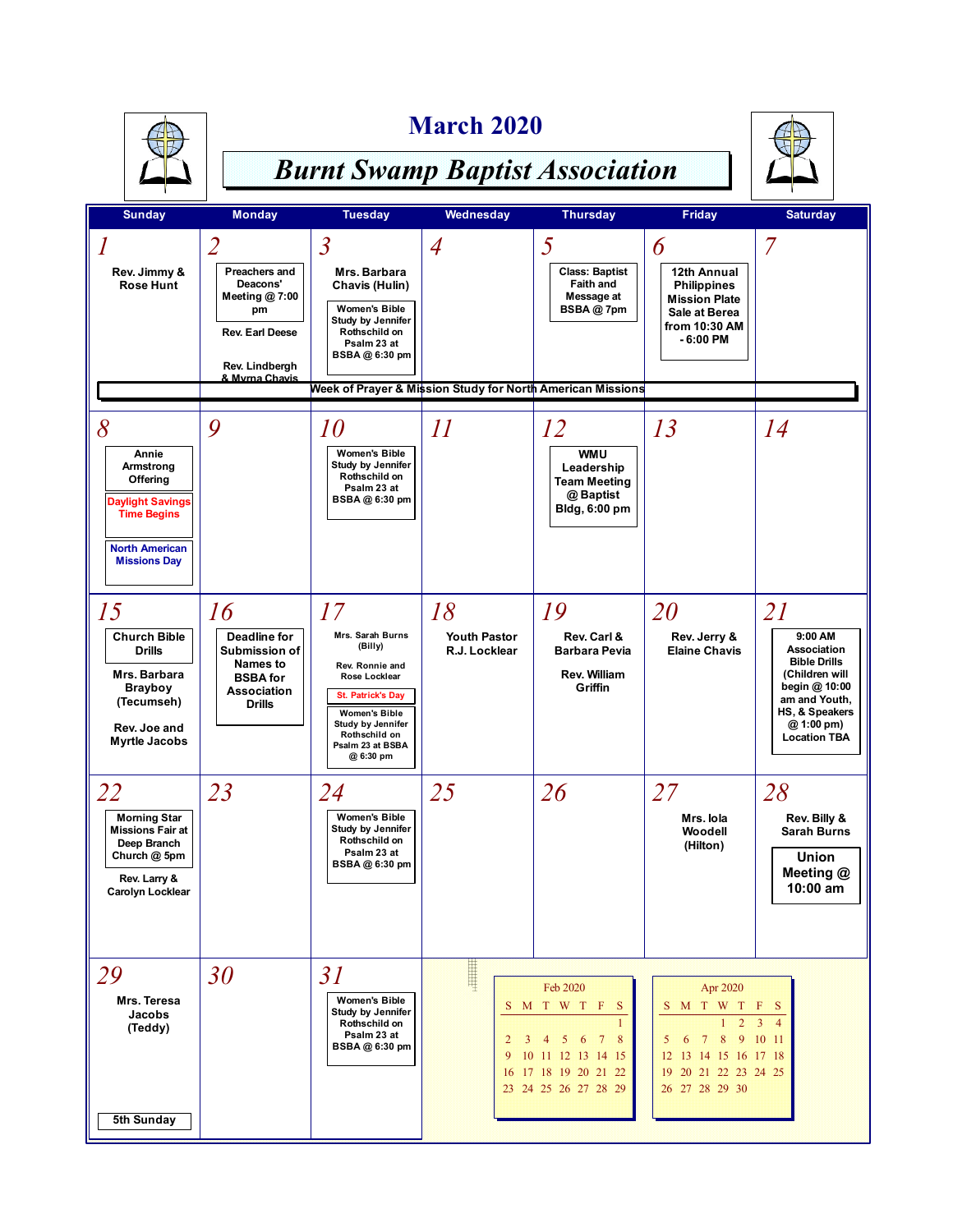

#### **April 2020**



| <b>Sunday</b>                                                                                                                                                                          | <b>Monday</b>                                                    | <b>Tuesday</b>                                                                                                                                                                                | Wednesday                                                                                 | <b>Thursday</b>                                                | Friday                                                                    | <b>Saturday</b>                                                                                                                                                                                                      |
|----------------------------------------------------------------------------------------------------------------------------------------------------------------------------------------|------------------------------------------------------------------|-----------------------------------------------------------------------------------------------------------------------------------------------------------------------------------------------|-------------------------------------------------------------------------------------------|----------------------------------------------------------------|---------------------------------------------------------------------------|----------------------------------------------------------------------------------------------------------------------------------------------------------------------------------------------------------------------|
|                                                                                                                                                                                        |                                                                  |                                                                                                                                                                                               |                                                                                           |                                                                |                                                                           |                                                                                                                                                                                                                      |
| <b>Mar 2020</b><br>S M T W T F<br>$\overline{2}$<br>$\overline{3}$<br>1<br>$\overline{4}$<br>5<br>9<br>10 11 12 13 14<br>8<br>15 16 17 18 19 20 21<br>22 23 24 25 26 27 28<br>29 30 31 | <sub>S</sub><br>6<br>$\mathbf{3}$<br>$\overline{4}$<br>31        | May 2020<br>S M T W T<br>$\vert \Gamma \vert$<br>$\overline{2}$<br>$\boldsymbol{8}$<br>9<br>5<br>6<br>$7\phantom{.0}$<br>10 11 12 13 14 15 16<br>17 18 19 20 21 22 23<br>24 25 26 27 28 29 30 | 1<br>Mrs. Patricia<br>Locklear<br>(Glassie, Jr.)<br>Rev. Ricky &<br><b>Paula Burnette</b> | $\overline{2}$<br>Rev. Kenneth<br>& Harvelene<br><b>Revels</b> | $\overline{\mathcal{S}}$<br>Rev. Earl &<br><b>Gladys Deese</b>            | $\overline{A}$<br>Mrs. Pattie<br><b>Mitchell</b><br>(Graylen)                                                                                                                                                        |
| 5<br><b>Palm Sunday</b>                                                                                                                                                                | 6<br>Rev. Bruce<br><b>Swett</b><br>Rev. Jerry &<br>Jean Locklear | 7<br><b>Women's Bible</b><br>Study by Jennifer<br>Rothschild on<br>Psalm 23 at<br>BSBA@ 6:30 pm                                                                                               | 8                                                                                         | 9                                                              | <i>10</i><br><b>Good Friday</b><br>Mrs. Pat<br><b>Bullard</b><br>(Donald) | II                                                                                                                                                                                                                   |
| 12<br><b>Easter</b><br>Rev. Israel<br><b>Branch</b>                                                                                                                                    | 13                                                               | 14                                                                                                                                                                                            | 15                                                                                        | 16                                                             | 17<br><b>Rev. Thomas</b><br>Oxendine                                      | 18<br>9:00 AM Regional Bible<br><b>Drills at Berea Baptist</b><br>in Pembroke and Mt.<br>Zion in Hudson<br><b>WMU Annual Meeting</b><br>(10am-12pm) at Union<br>Chapel Church with<br>Guest Speaker:<br>Debbie Boone |
| 19<br>Mrs. Judy<br>Chavis<br>(Sterling)<br>Rev. Shelly &<br><b>Cheryle Dial</b>                                                                                                        | 20                                                               | <i>21</i>                                                                                                                                                                                     | 22                                                                                        | 23                                                             | 24<br>Missions Extravaganza                                               | 25<br>9:00 AM Regional<br><b>Bible Drills at</b><br><b>Carolina Memorial</b><br>in Thomasville<br>and Flint Hill in<br>Shelby<br>Mrs. Peggy Swett<br>(Bruce)                                                         |
| 26<br>Mrs. Joann<br>Campbell<br>(Doug)<br>Mrs. Nell<br><b>Bullard</b><br>(Kenny)                                                                                                       | 27                                                               | 28<br>Rev. Harold<br>Hunt                                                                                                                                                                     | 29                                                                                        | 30<br>Mrs. Jean<br>Locklear<br>(Jerry)                         |                                                                           |                                                                                                                                                                                                                      |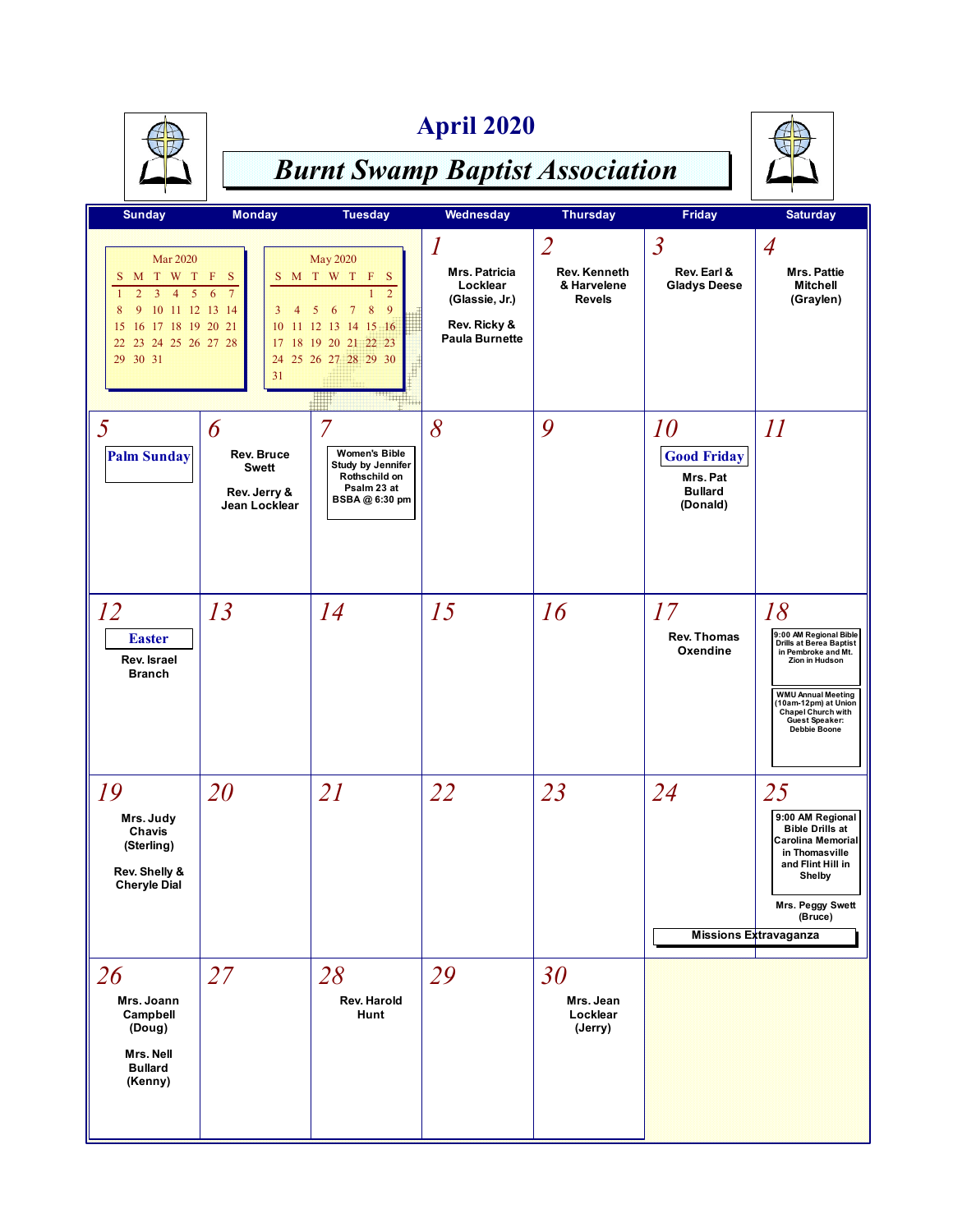

## **May 2020**



| <b>Sunday</b>                                                                                        | <b>Monday</b>                                                                                                                            | <b>Tuesday</b>                                                                                                     | Wednesday                                                                                                                                | <b>Thursday</b>                                                                                                                                       | Friday                                                                       | <b>Saturday</b>                                                                                                          |
|------------------------------------------------------------------------------------------------------|------------------------------------------------------------------------------------------------------------------------------------------|--------------------------------------------------------------------------------------------------------------------|------------------------------------------------------------------------------------------------------------------------------------------|-------------------------------------------------------------------------------------------------------------------------------------------------------|------------------------------------------------------------------------------|--------------------------------------------------------------------------------------------------------------------------|
|                                                                                                      | Apr 2020<br>S M T W T<br>$\overline{2}$<br>8<br>9<br>5<br>6<br>7<br>13 14 15 16 17 18<br>12<br>20 21 22 23 24 25<br>19<br>26 27 28 29 30 | $\mathbb F$<br>S<br>S<br>$\overline{3}$<br>$\overline{4}$<br>10 11<br>8<br>$7\phantom{.0}$<br>14<br>21<br>28 29 30 | <b>Jun 2020</b><br>M T W T F<br>S<br>$\overline{2}$<br>$\overline{4}$<br>3<br>9<br>10 11 12 13<br>15 16 17 18 19 20<br>22 23 24 25 26 27 |                                                                                                                                                       | Mrs. Shirley<br>Kerns<br>(Chalmers)                                          | $\overline{2}$<br><b>State Finals</b><br><b>Location TBA</b>                                                             |
| $\overline{3}$<br><b>Senior</b><br><b>Adult Day</b>                                                  | $\overline{A}$<br>Mrs. Evelyn<br>Locklear (Terry)<br>Preachers and<br><b>Deacons' Meeting</b><br>@ 7pm<br>Rev. Romey<br><b>Revels</b>    | 5                                                                                                                  | 6                                                                                                                                        | 7<br>Class: Bible<br><b>Study Methods at</b><br>BSBA@7pm<br><b>National Day of</b><br><b>Prayer</b><br>Rev. Timmy R.<br>Chavis                        | 8<br>Rev. Jimmy D<br>Locklear<br>Rev. Thomas &<br><b>Sherrie</b><br>Oxendine | 9<br><b>BSBA12th</b><br>Annual<br><b>Missions Golf</b><br>Classic at<br><b>Pinecrest</b><br><b>Country Club</b><br>@ 9am |
| 10<br><b>Mother's Day</b><br>Mrs. Harvelene<br><b>Revels</b><br>(Kenneth)<br><b>Senior Adult Day</b> | II<br>Rev. Jimmy<br><b>Strickland</b>                                                                                                    | <i>12</i>                                                                                                          | 13                                                                                                                                       | 14<br>Class: Bible Study<br><b>Methods at BSBA</b><br>@7pm<br>Rev. Thomas<br>Oxendine<br><b>WMU Leadership</b><br>Team Meeting @<br>Baptist Bldg, 6pm | 15                                                                           | 16<br><b>Armed</b><br><b>Forces Day</b><br>Mrs. Elaine<br>Chavis(Jerry)<br>13th Annual VBS Kick-Off/Camping              |
| 17                                                                                                   | 18                                                                                                                                       | 19<br>Rev. Curt &<br>Gloria<br>Locklear<br>Rev. Tony<br>Oxendine                                                   | 20                                                                                                                                       | 21<br><b>Executive</b><br><b>Board Meeting</b><br>7pm<br>Rev. Ted<br><b>Brooks</b>                                                                    | 22<br>Rev. Ray &<br><b>Felicia Bryant</b>                                    | 23                                                                                                                       |
| 24                                                                                                   | 25<br>Memorial<br><b>Day</b>                                                                                                             | 26<br>Mrs. Wanda<br>Hammonds<br>(Jimmy)<br>Rev. Don<br>Henderson                                                   | 27                                                                                                                                       | 28<br>Class: Bible<br><b>Study Methods</b><br>at BSBA@7pm                                                                                             | 29                                                                           | 30<br>Rev. Graylen<br>Mitchell<br>Rev. Larry<br>Chavis<br><b>Union Meeting</b><br>@10:00 am                              |
| 31<br>Mrs. Margaret<br>Maynor<br>(Jackie)<br>Pentecost<br>5th Sunday                                 |                                                                                                                                          |                                                                                                                    |                                                                                                                                          |                                                                                                                                                       |                                                                              |                                                                                                                          |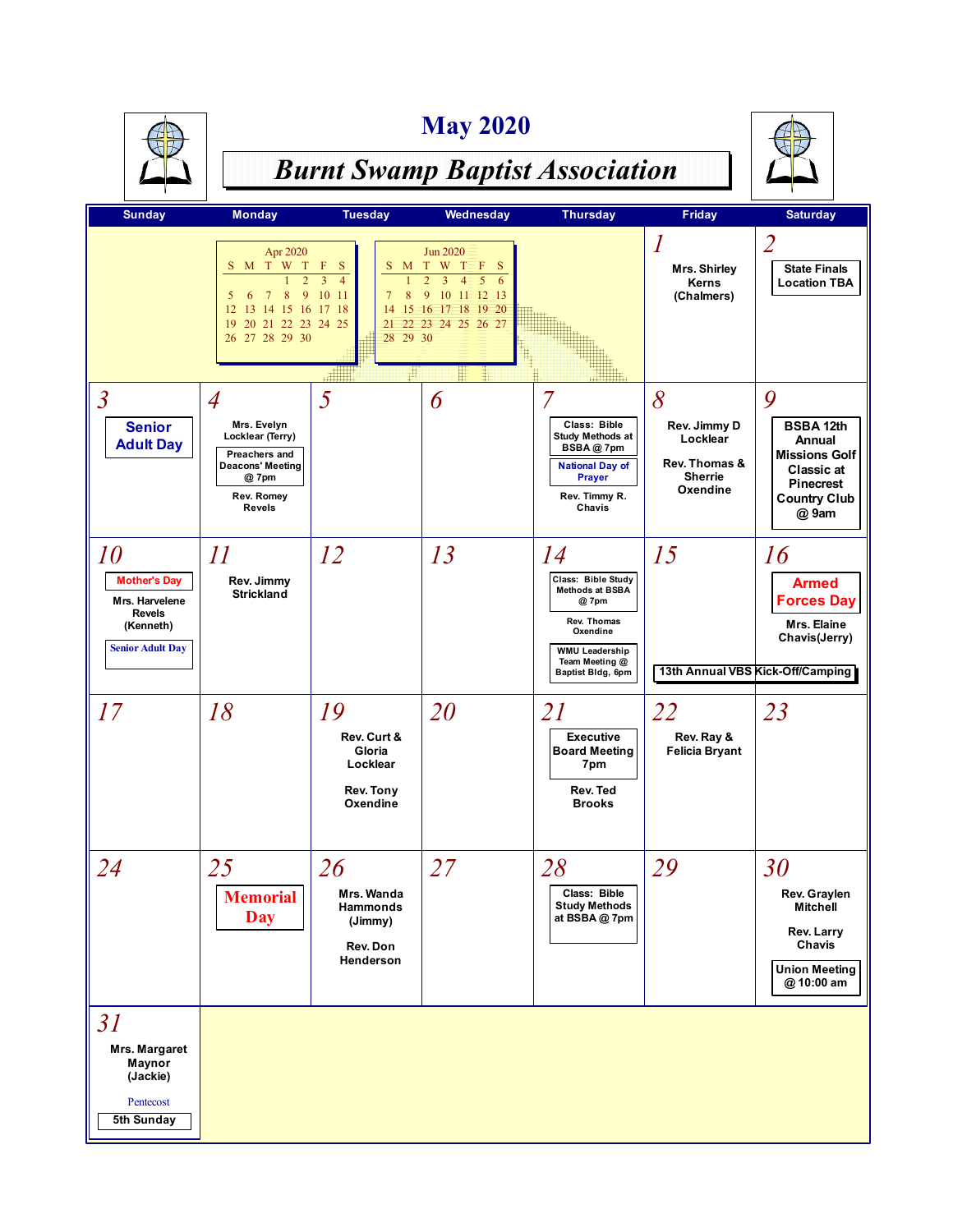

**June 2020**



| <b>Sunday</b>                                                                                                               | <b>Monday</b>                         | <b>Tuesday</b>                           | Wednesday                                                                              | <b>Thursday</b>                                                                                                                                            | <b>Friday</b>                                                                                                                                                                        | <b>Saturday</b>                                                                                                 |
|-----------------------------------------------------------------------------------------------------------------------------|---------------------------------------|------------------------------------------|----------------------------------------------------------------------------------------|------------------------------------------------------------------------------------------------------------------------------------------------------------|--------------------------------------------------------------------------------------------------------------------------------------------------------------------------------------|-----------------------------------------------------------------------------------------------------------------|
|                                                                                                                             | 1                                     | $\overline{2}$                           | $\overline{3}$<br>Rev. Jerry<br>Chavis                                                 | $\overline{4}$<br>Class: Bible<br><b>Study Methods</b><br>at BSBA@7pm                                                                                      | 5                                                                                                                                                                                    | 6<br><b>Crossover in</b><br>Orlando, FL<br>Rev. Kenneth<br><b>Revels</b>                                        |
| $\overline{7}$<br><b>Graduation</b><br><b>Sunday</b><br><b>Religious</b><br><b>Liberty Sunday</b><br><b>Rev. Carl Pevia</b> | 8                                     | 9<br>Mrs. Carmellia<br>Webb (Chris)      | 10<br>Mrs. Cynthia<br>Silver (Willie)<br>Rev. Aubrey Swett<br><b>Rev. Hulin Chavis</b> | $\varPi$<br>Class: Bible<br><b>Study Methods</b><br>at BSBA@7pm                                                                                            | 12                                                                                                                                                                                   | 13<br>Mrs. Betty Jo<br>Swett (Aubrey)<br>Mrs. Lucy Hunt<br>(Windell)                                            |
|                                                                                                                             |                                       | Southern Baptist Convention, Orlando, FL |                                                                                        |                                                                                                                                                            |                                                                                                                                                                                      |                                                                                                                 |
| 14<br><b>Flag Day</b>                                                                                                       | 15<br>Rev. Joe<br><b>Jacobs</b>       | 16                                       | 17                                                                                     | 18<br>Class: Bible<br><b>Study Methods</b><br>at BSBA@7pm<br>Mrs. Jessica<br><b>Branch (Israel)</b><br>National Bible Drills in Dallas, TX                 | 19<br>Rev. Don &<br><b>Loretha Carter</b><br>Rev. Willie &<br><b>Cynthia Silver</b>                                                                                                  | 20                                                                                                              |
| 21<br><b>Father's Day</b><br><b>First Day of</b><br><b>SUMMER!</b>                                                          | 22<br><b>Rev. Anthony</b><br>Locklear | 23                                       | 24<br><b>Rev. Terry</b><br>Cummings                                                    | 25<br>Class: Bible<br><b>Study Methods</b><br>at BSBA @ 7pm                                                                                                | 26                                                                                                                                                                                   | 27<br>Mrs. Elizabeth<br>Griffin(William)<br>Mrs. Linda<br>Chavis (Larry)<br>Mrs. Rosella<br><b>Brooks (Ted)</b> |
| 28<br><b>Mission</b><br><b>Dignity</b><br><b>Sunday</b>                                                                     | 29                                    | 30<br>Mrs. Barbara<br>Pevia (Carl)       | 3<br>4<br>10 <sup>10</sup><br>31                                                       | May 2020<br>S M T W T F<br>-S<br>$\overline{2}$<br>$8\phantom{.}$<br>9<br>5<br>6<br>7<br>11 12 13 14 15 16<br>17 18 19 20 21 22 23<br>24 25 26 27 28 29 30 | <b>Jul 2020</b><br>S M T W T F S<br>$\overline{2}$<br>$\mathbf{I}$<br>8<br>9<br>$7\phantom{.0}$<br>6<br>5<br>12<br>13 14 15 16 17 18<br>20 21 22 23 24 25<br>19<br>26 27 28 29 30 31 | 3 <sup>4</sup><br>10 11                                                                                         |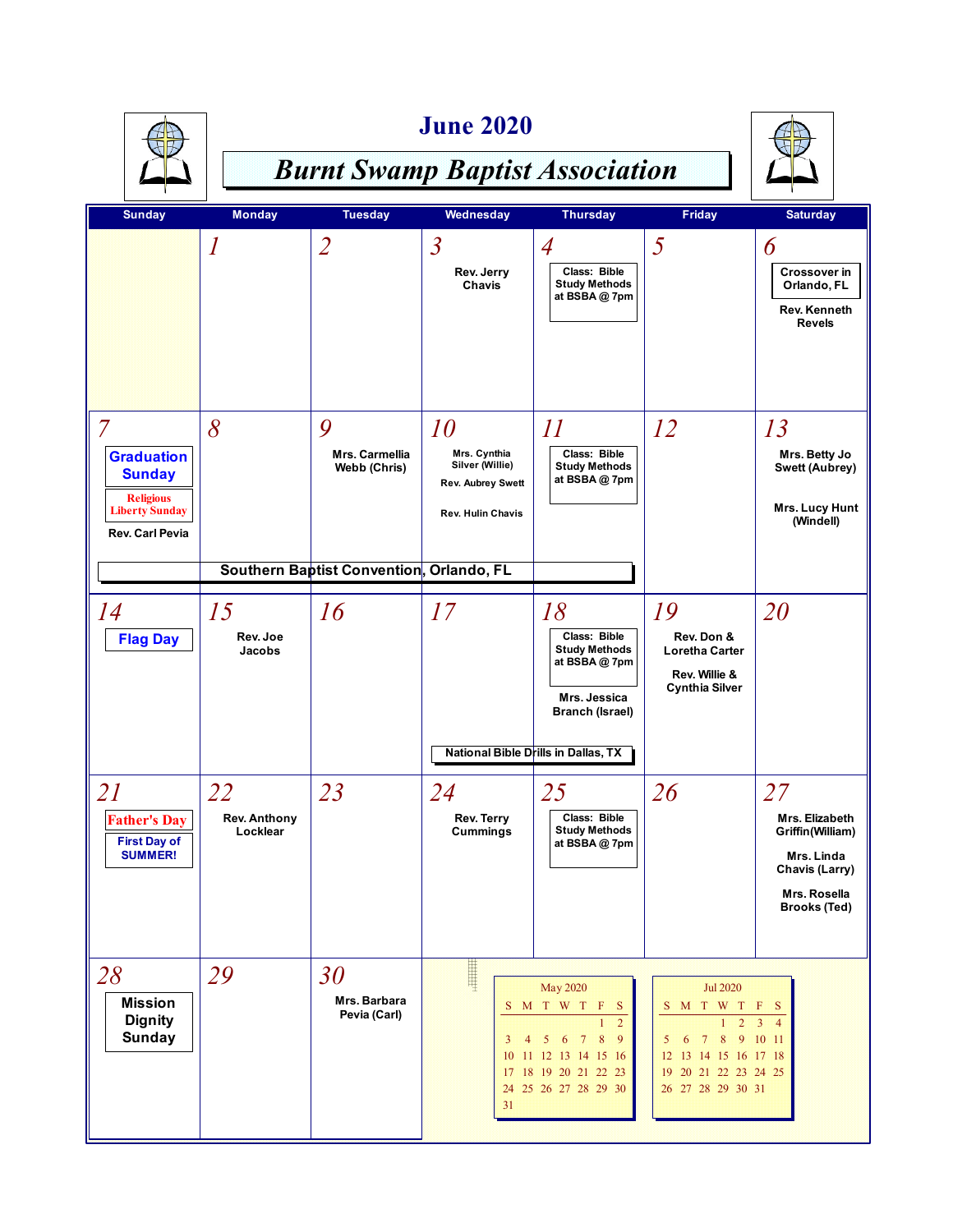

#### **July 2020**



|                                                                                                                                                                             |                                                                                                     |                                                                                                                                                   |                                            |                                                                                   | Friday                                                          | <b>Saturday</b>                                                                             |
|-----------------------------------------------------------------------------------------------------------------------------------------------------------------------------|-----------------------------------------------------------------------------------------------------|---------------------------------------------------------------------------------------------------------------------------------------------------|--------------------------------------------|-----------------------------------------------------------------------------------|-----------------------------------------------------------------|---------------------------------------------------------------------------------------------|
| <b>Sunday</b>                                                                                                                                                               | <b>Monday</b>                                                                                       | <b>Tuesday</b>                                                                                                                                    | Wednesday                                  | <b>Thursday</b>                                                                   |                                                                 |                                                                                             |
| Jun 2020<br>S M T W T F<br>$\overline{2}$<br>$\overline{3}$<br>$\overline{4}$<br>1<br>8<br>9<br>$7\phantom{.0}$<br>14 15 16 17 18 19 20<br>21 22 23 24 25 26 27<br>28 29 30 | <sub>S</sub><br>5<br>10 11 12 13<br>$\overline{2}$<br>$\mathbf{3}$<br>9<br>30 31                    | Aug 2020<br>S M T W T F S<br>8<br>5 <sup>5</sup><br>6<br>$\overline{7}$<br>4<br>10 11 12 13 14 15<br>16 17 18 19 20 21 22<br>23 24 25 26 27 28 29 | $\boldsymbol{l}$<br>Rev. Jerry<br>Locklear | $\overline{2}$                                                                    | $\overline{\mathcal{S}}$<br><b>Rev. Willie</b><br><b>Silver</b> | $\overline{A}$<br>Independence<br><b>Day</b><br>Mrs. Shannon<br>Locklear<br>(Johnny)        |
| 5                                                                                                                                                                           | 6<br>Rev. Gary<br>Chavis                                                                            | 7                                                                                                                                                 | 8<br>Mrs. Tammie<br>Scott<br>(Roosevelt)   | 9                                                                                 | 10<br>Rev. Bruce &<br><b>Peggy Swett</b>                        | II                                                                                          |
| <i>12</i>                                                                                                                                                                   | 13<br>Rev. Jackie &<br><b>Margaret</b><br>Maynor                                                    | 14                                                                                                                                                | 15                                         | 16<br>Mrs. Peggy<br>Oxendine<br>(Jimmy)<br>Rev. Mike &<br>Quae<br><b>Cummings</b> | 17<br>Mrs. Barbara<br><b>Cummings</b><br>(Terry)                | 18<br>Mrs. Wanda<br>Hammonds<br>(Earney)                                                    |
| 19<br><b>Baptist</b><br><b>Heritage Day</b>                                                                                                                                 | 20<br>Rev. Chris<br>Locklear<br>Rev. Jennings<br><b>Bullard</b><br>Ministers & Wives Summer Retreat | <i>21</i><br>Rev. Jason<br>Chandler                                                                                                               | 22<br><b>Rev. Chris</b><br>Webb            | 23                                                                                | 24<br>Rev. Terry &<br><b>Barbara</b><br>Cummings                | 25<br>Mrs.<br>Gwendolyn H.<br>Locklear<br>(Charles)<br>Rev. Adrian &<br>Cynthia<br>Hammonds |
|                                                                                                                                                                             |                                                                                                     |                                                                                                                                                   |                                            |                                                                                   |                                                                 |                                                                                             |
| 26<br>Mrs. Sherri<br>Carter<br>(Tommy)<br>Rev. James E.<br>& Evet<br>Henderson                                                                                              | 27                                                                                                  | 28<br>Mrs. Tiffany<br>Hammonds<br>(Robin)<br>Rev. Kelvin &<br>Angela<br>Locklear                                                                  | 29<br>Rev. Beanie &<br><b>Mary Dial</b>    | 30<br>Rev. Earney &<br>Wanda<br>Hammonds                                          | 31                                                              |                                                                                             |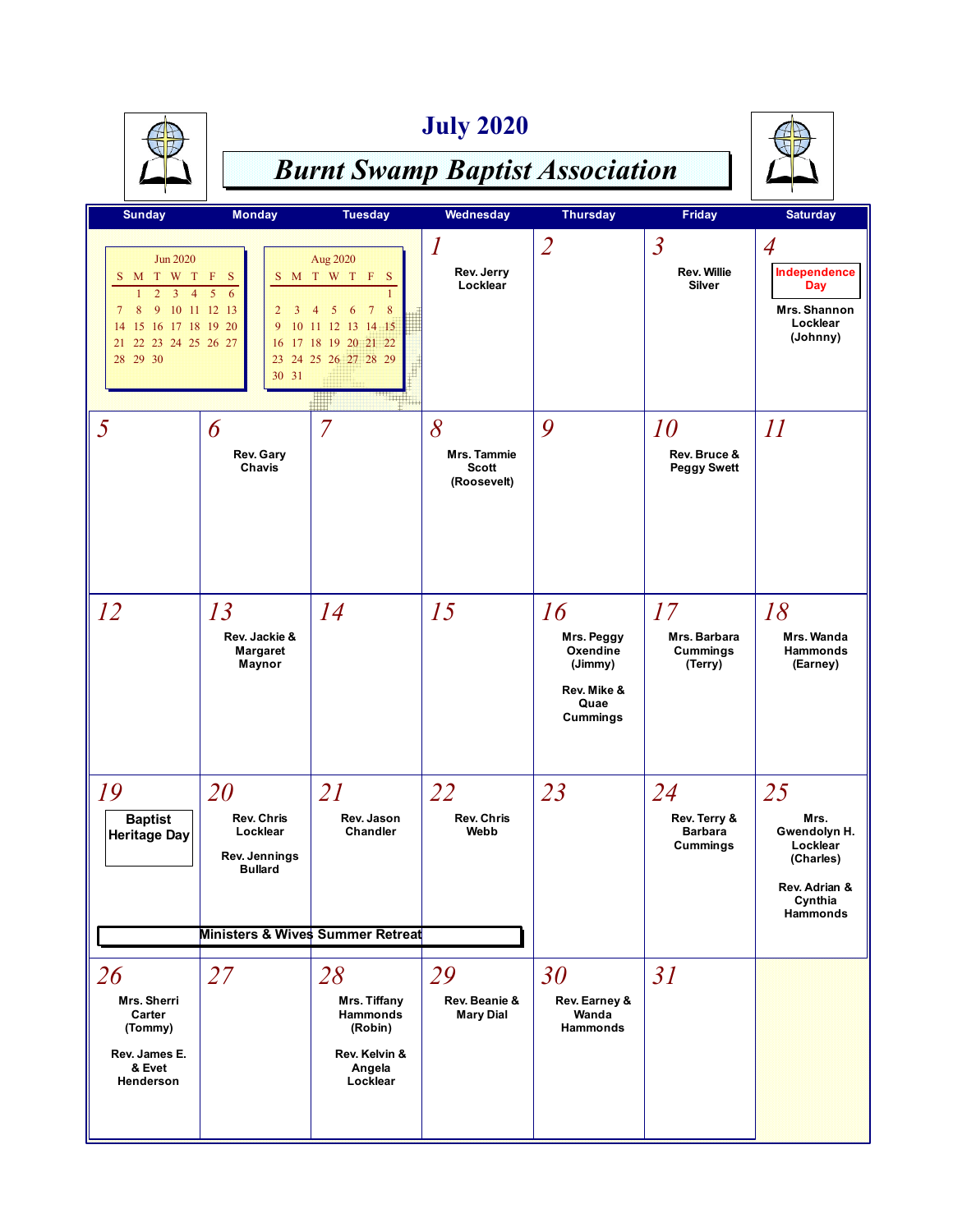

#### **August 2020**





| <b>Sunday</b>                                                                             | <b>Monday</b>                                                                                                                                                       | <b>Tuesday</b>                                                                                                                                                                                     | Wednesday                                                                                                                                                                | <b>Thursday</b>                                                                                                                    | <b>Friday</b>                                                                                                             | <b>Saturday</b>                                                                   |
|-------------------------------------------------------------------------------------------|---------------------------------------------------------------------------------------------------------------------------------------------------------------------|----------------------------------------------------------------------------------------------------------------------------------------------------------------------------------------------------|--------------------------------------------------------------------------------------------------------------------------------------------------------------------------|------------------------------------------------------------------------------------------------------------------------------------|---------------------------------------------------------------------------------------------------------------------------|-----------------------------------------------------------------------------------|
|                                                                                           | S<br>5<br>6<br>12<br>13<br>19                                                                                                                                       | <b>Jul 2020</b><br>M T W T<br>$\mathbf F$<br>S<br>$\overline{3}$<br>$\overline{2}$<br>$\overline{4}$<br>9<br>10<br>8<br>$\tau$<br>- 11<br>14 15 16 17 18<br>20 21 22 23 24 25<br>26 27 28 29 30 31 | Sep 2020<br>M T W T<br>S<br>$\overline{2}$<br>$\overline{3}$<br>8<br>9<br>7<br>10 <sup>°</sup><br>6<br>15 16 17 18 19<br>13<br>14<br>20 21 22 23 24 25 26<br>27 28 29 30 | $\mathbb F$<br>-S<br>$\overline{4}$<br>$\overline{5}$<br>$11 \t12$                                                                 |                                                                                                                           | 1                                                                                 |
| 2<br><b>Day of Prayer</b><br>for World Peace<br>Mrs. Peggy<br><b>Brewington</b><br>(Tony) | $\overline{\mathcal{S}}$<br>Preachers and<br>Deacons'<br>Meeting $@$<br>7:00 pm<br>Rev. Horace &<br>Sophia Oxendine<br><b>Association Pastors' Planning Retreat</b> | $\overline{A}$<br>Mrs. Carolyn<br>Locklear<br>(Larry)<br>Rev. Hilton<br>Woodell                                                                                                                    | 5<br>Mrs. Beulah<br>Oxendine<br>(Tony)                                                                                                                                   | 6<br>ACP Training @<br>6:30 pm at the<br><b>Baptist Building</b><br>Mrs. Ann<br>Henderson (Don)<br>Rev. Adrian<br>Hammonds         | $\overline{7}$<br>Mrs. Peggy<br>Jacobs<br>(James)<br>Rev. Tony &<br>Beulah<br>Oxendine                                    | 8<br>Mrs. Judy Hunt<br>(Harold)<br>Rev. Manford<br>Locklear                       |
| 9<br>Language<br><b>Missions Day</b><br>Mrs. Rhonda<br><b>Mintac</b><br>(Manny)           | <i>10</i>                                                                                                                                                           | II                                                                                                                                                                                                 | 12<br>Mrs. Brenda<br>Strickland (Jimmy)<br>Mrs. Louise<br>Locklear (Ronald)<br>Mrs. Sophia<br>Oxendine (Horace)<br>Rev. Bernard &<br>Regina Locklear                     | 13<br>Class: The Life &<br>Work of the<br><b>Minister at BSBA</b><br>@ 7pm<br>Rev. Clyde<br>Freeman<br>Rev. Windell &<br>Lucy Hunt | 14<br>Rev. Don & Pat<br><b>Bullard</b><br>Rev. Jackie<br>Maynor<br>Rev. Jimmy Hunt<br>Rev. Romey &<br><b>Mable Revels</b> | 15<br>Rev. Doug<br>Campbell<br>Rev. Jimmy &<br><b>Brenda</b><br><b>Strickland</b> |
| 16                                                                                        | 17<br>Mrs. Michelle<br>Garner<br>Rev. Tony &<br>Peggy<br><b>Brewington</b>                                                                                          | 18<br>Mrs. Darlene<br>Goins (Ernest)<br>Rev. Gary &<br><b>Edna Chavis</b>                                                                                                                          | 19<br>Rev. Tim & Kim<br>Chavis                                                                                                                                           | <i>20</i><br><b>Class: The Life</b><br>& Work of the<br>Minister at<br>BSBA@7pm<br>Rev. Lockee &<br><b>Linda Carter</b>            | 21                                                                                                                        | 22<br>Mrs. Charlene<br>Locklear<br>(Anthony)                                      |
| 23                                                                                        | 24                                                                                                                                                                  | 25                                                                                                                                                                                                 | 26                                                                                                                                                                       | 27<br><b>Class: The Life</b><br>& Work of the<br><b>Minister at</b><br>BSBA@7pm<br>Rev. Jimmy<br><b>Hammonds</b>                   | 28<br>Gideons' Pastor<br>Appreciation<br><b>Banquet at LRDA</b><br>@ 6:30 pm (RSVP)<br>Mrs. Rose Marie<br>Hunt (Jimmy)    | 29<br><b>Union</b><br>Meeting @<br>10:00 am                                       |
| 30<br>Rev. Israel &<br>Jessica<br><b>Branch</b><br>5th Sunday                             | 31                                                                                                                                                                  |                                                                                                                                                                                                    |                                                                                                                                                                          |                                                                                                                                    |                                                                                                                           |                                                                                   |